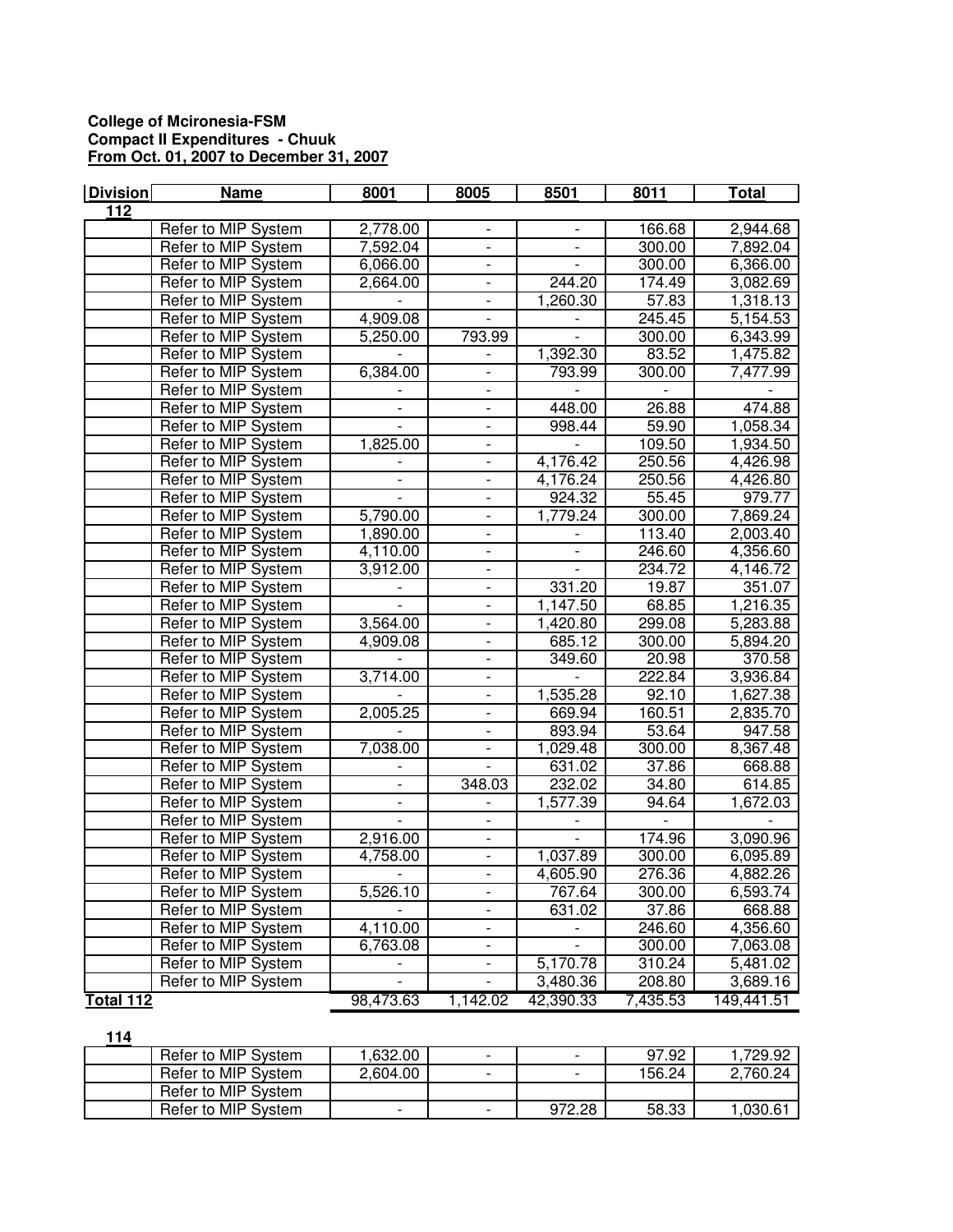| Refer to MIP System | $\overline{\phantom{a}}$ |          | 341.17    | 20.47    | 361.64     |
|---------------------|--------------------------|----------|-----------|----------|------------|
| Refer to MIP System | 2,796.00                 |          |           | 167.76   | 2,963.76   |
| Refer to MIP System |                          |          |           |          |            |
| Refer to MIP System | 4,164.00                 |          |           | 249.84   | 4,413.84   |
| Refer to MIP System | 1,794.38                 |          |           | 107.66   | 1,902.04   |
| Refer to MIP System |                          |          |           |          |            |
| Refer to MIP System | 2,418.00                 |          |           | 145.08   | 2,563.08   |
| Refer to MIP System | 3,396.00                 |          |           | 203.76   | 3,599.76   |
| Total 114           | 18,804.38                |          | 1,313.45  | 1,207.06 | 21,324.89  |
|                     |                          |          |           |          |            |
| <b>irand Total</b>  | 117,278.01               | 1,142.02 | 43,703.78 | 8,642.59 | 170,766.40 |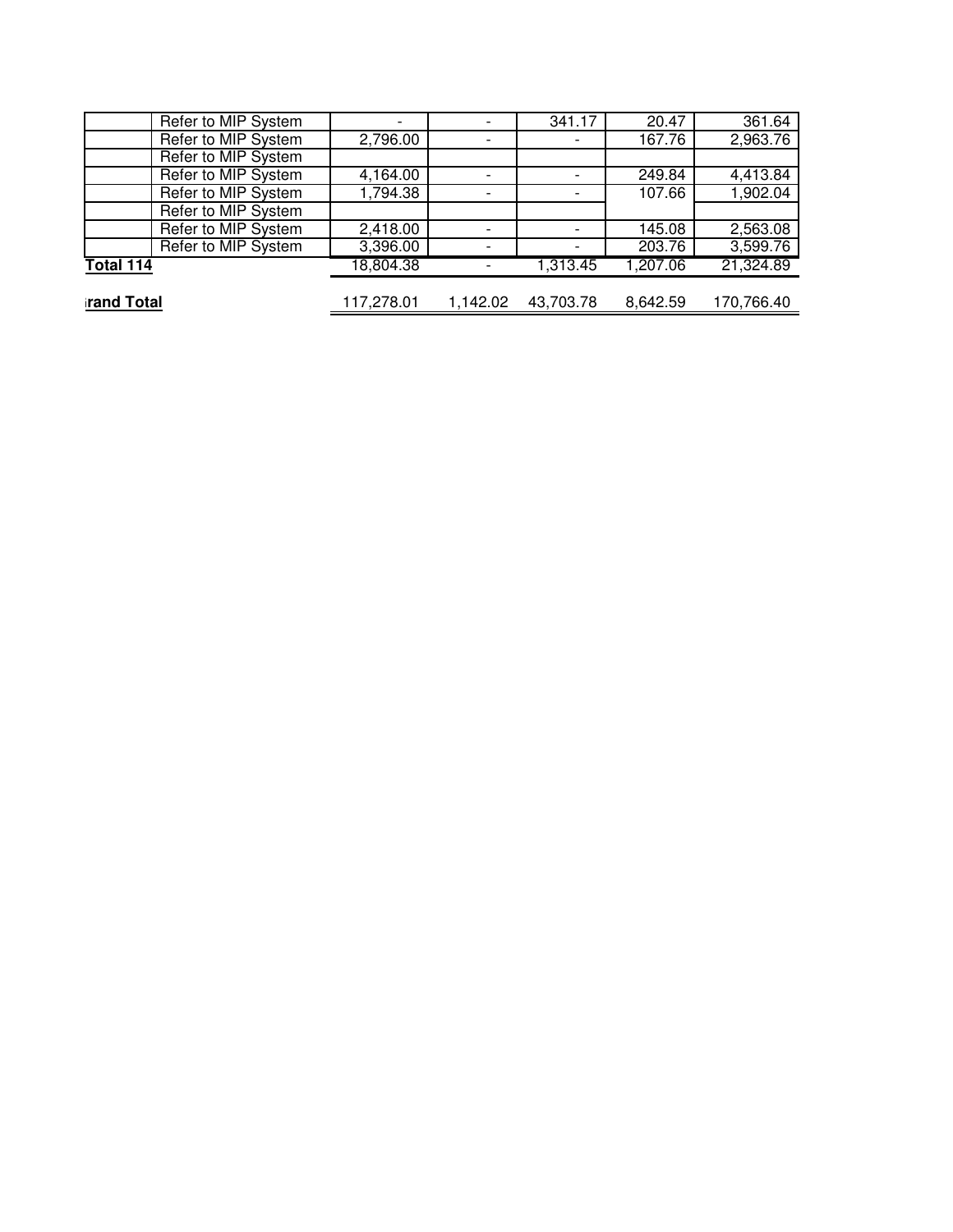## **College of Mcironesia-FSM Compact II Expenditures - Chuuk From January 01, 2008 to March 31, 2008**

| <b>Division</b> | <b>Name</b>         | 8001                     | 8005                     | 8501                     | 8011     | <b>Total</b> |
|-----------------|---------------------|--------------------------|--------------------------|--------------------------|----------|--------------|
| 112             |                     |                          |                          |                          |          |              |
|                 | Refer to MIP System | 3,381.30                 |                          |                          | 202.88   | 3,584.18     |
|                 | Refer to MIP System | 10,721.78                | $\overline{a}$           | L.                       | 360.00   | 11,081.78    |
|                 | Refer to MIP System | 7,077.00                 | $\overline{\phantom{0}}$ | $\overline{\phantom{0}}$ | 360.00   | 7,437.00     |
|                 | Refer to MIP System | 3,108.00                 | $\overline{\phantom{0}}$ | $\overline{\phantom{a}}$ | 186.48   | 3,294.48     |
|                 | Refer to MIP System |                          | $\overline{\phantom{a}}$ | $\overline{\phantom{a}}$ |          |              |
|                 | Refer to MIP System | 5,727.26                 | $\overline{\phantom{a}}$ | $\overline{\phantom{a}}$ | 343.63   | 6,070.89     |
|                 | Refer to MIP System | 5,862.64                 | $\frac{1}{2}$            |                          | 351.76   | 6,214.40     |
|                 | Refer to MIP System | $\overline{a}$           | $\overline{\phantom{a}}$ | 1,165.27                 | 69.92    | 1,235.19     |
|                 | Refer to MIP System | 7,448.00                 | $\overline{\phantom{a}}$ | 601.52                   | 360.00   | 8,409.52     |
|                 | Refer to MIP System |                          |                          | 1,056.48                 | 63.39    | 1,119.87     |
|                 | Refer to MIP System |                          | $\overline{\phantom{0}}$ |                          |          |              |
|                 | Refer to MIP System |                          |                          | 1,203.36                 | 72.18    | 1,275.54     |
|                 | Refer to MIP System | 2,681.00                 |                          |                          | 160.86   | 2,841.86     |
|                 | Refer to MIP System |                          |                          | 2,477.17                 | 148.63   | 2,625.80     |
|                 | Refer to MIP System | $\overline{\phantom{0}}$ | ÷,                       |                          |          |              |
|                 | Refer to MIP System |                          | ÷,                       | 942.26                   | 56.53    | 998.79       |
|                 | Refer to MIP System | 7,134.08                 | $\overline{\phantom{0}}$ | $\overline{\phantom{a}}$ | 360.00   | 7,494.08     |
|                 | Refer to MIP System | 2,205.00                 | $\overline{\phantom{0}}$ | $\overline{\phantom{a}}$ | 132.30   | 2,337.30     |
|                 | Refer to MIP System | 4,795.00                 | $\overline{\phantom{a}}$ |                          | 287.70   | 5,082.70     |
|                 | Refer to MIP System | 4,564.00                 | $\overline{\phantom{a}}$ | 744.74                   | 318.52   | 5,627.26     |
|                 | Refer to MIP System |                          | $\qquad \qquad -$        |                          |          |              |
|                 | Refer to MIP System |                          | $\overline{a}$           | 1,380.00                 | 82.80    | 1,462.80     |
|                 | Refer to MIP System | 4,728.00                 |                          |                          | 283.68   | 5,011.68     |
|                 | Refer to MIP System | 5,727.26                 |                          | 1,285.12                 | 360.00   | 7,372.38     |
|                 | Refer to MIP System |                          |                          |                          |          |              |
|                 | Refer to MIP System | 4,333.00                 |                          | 674.70                   | 300.47   | 5,308.17     |
|                 | Refer to MIP System | L.                       | $\overline{a}$           | $\overline{a}$           |          |              |
|                 | Refer to MIP System | 2,002.00                 | ÷.                       | 356.67                   | 141.52   | 2,500.19     |
|                 | Refer to MIP System |                          | ÷,                       | 1,056.48                 | 72.86    | 1,129.34     |
|                 | Refer to MIP System | 10,122.60                | $\overline{\phantom{0}}$ |                          | 360.00   | 10,482.60    |
|                 | Refer to MIP System |                          | $\overline{\phantom{a}}$ |                          |          |              |
|                 | Refer to MIP System |                          | 224.09                   | 941.18                   | 76.88    | 1,242.15     |
|                 | Refer to MIP System | $\overline{\phantom{a}}$ |                          |                          |          |              |
|                 | Refer to MIP System | $\overline{\phantom{0}}$ | 203.17                   | 853.31                   | 63.39    | 1,119.87     |
|                 | Refer to MIP System | 3,548.40                 |                          | $\overline{\phantom{a}}$ | 212.90   | 3,761.30     |
|                 | Refer to MIP System | 5,551.00                 |                          | 744.74                   | 345.33   | 6,641.07     |
|                 | Refer to MIP System | $\overline{\phantom{a}}$ | ÷,                       | 3,855.70                 | 231.34   | 4,087.04     |
|                 | Refer to MIP System | 5,727.26                 |                          | 1,279.40                 | 360.00   | 7,366.66     |
|                 | Refer to MIP System |                          |                          | 528.25                   | 31.69    | 559.94       |
|                 | Refer to MIP System | 4,795.00                 | $\frac{1}{2}$            |                          | 287.70   | 5,082.70     |
|                 | Refer to MIP System | 1,127.18                 | $\overline{\phantom{0}}$ | $\overline{a}$           | 67.63    | 1,194.81     |
|                 | Refer to MIP System | $\overline{\phantom{a}}$ | ۰                        | 3,373.08                 | 202.38   | 3,575.46     |
|                 | Refer to MIP System |                          | $\overline{\phantom{0}}$ | 2,913.46                 | 174.81   | 3,088.27     |
| Total 112       |                     | 112,366.76               | 427.26                   | 27,432.89                | 7,490.16 | 147,717.07   |

**114**

| Refer to MIP System | .904.00                  |                          | $\overline{\phantom{a}}$ | 114.24                   | 2.018.24 |
|---------------------|--------------------------|--------------------------|--------------------------|--------------------------|----------|
| Refer to MIP System | 3,038.00                 | $\overline{\phantom{0}}$ | $\overline{\phantom{a}}$ | 182.28                   | 3,220.28 |
| Refer to MIP System | $\overline{\phantom{0}}$ |                          | 410.24                   | $\overline{\phantom{0}}$ | 410.24   |
| Refer to MIP System | $\overline{\phantom{0}}$ |                          | 74.40                    | 10.46                    | 184.86   |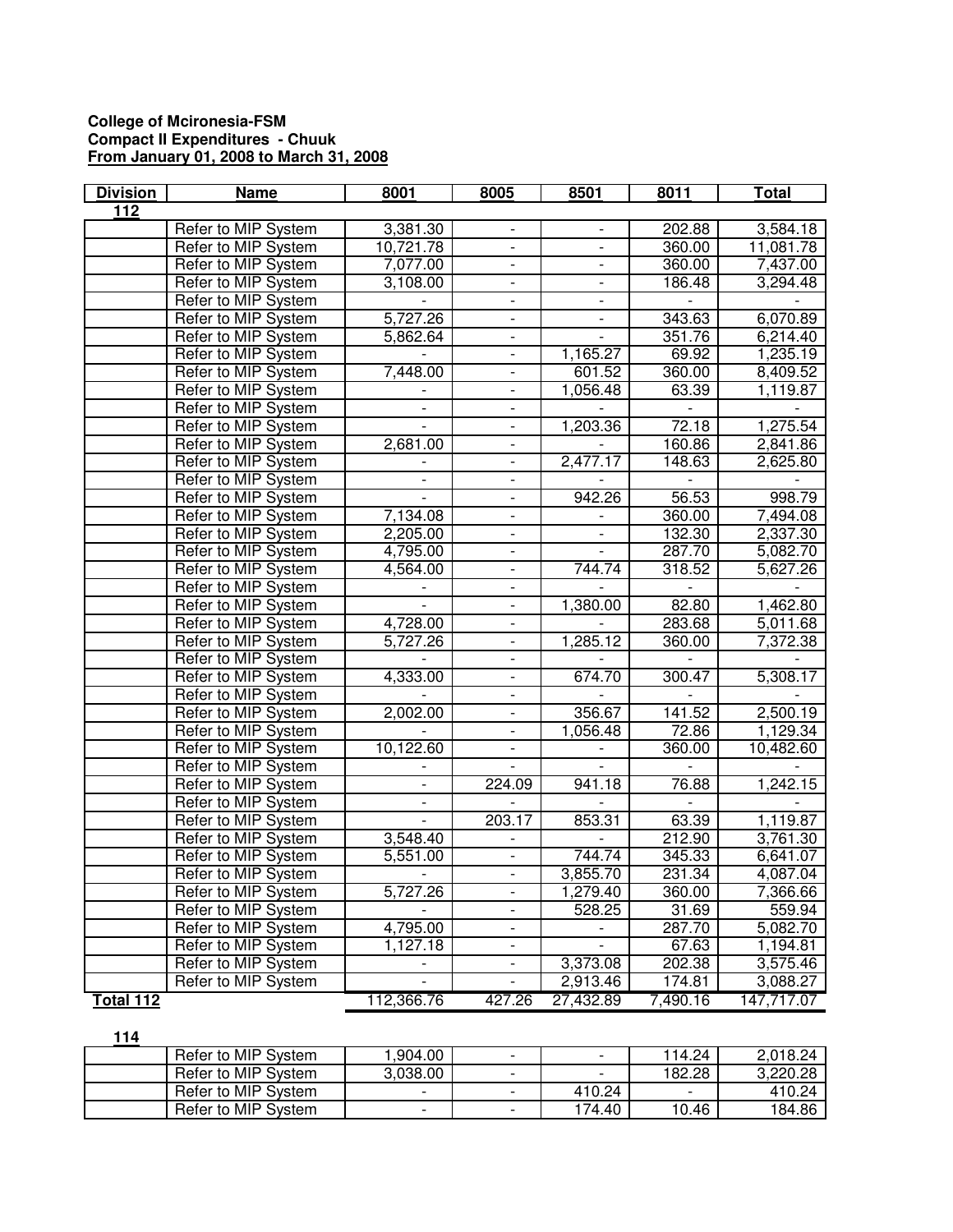| Refer to MIP System | $\overline{\phantom{0}}$ |                          | 174.40                   | 10.46    | 184.86     |
|---------------------|--------------------------|--------------------------|--------------------------|----------|------------|
| Refer to MIP System | 3,262.00                 | $\overline{\phantom{0}}$ | $\overline{\phantom{a}}$ | 195.72   | 3,457.72   |
| Refer to MIP System | 595.70                   |                          |                          | 35.74    | 631.44     |
| Refer to MIP System | 4,858.00                 |                          |                          | 291.48   | 5,149.48   |
| Refer to MIP System | 2,386.40                 | $\overline{\phantom{0}}$ | $\overline{\phantom{0}}$ | 143.18   | 2,529.58   |
| Refer to MIP System | 769.50                   |                          | $\overline{\phantom{a}}$ | 46.17    | 815.67     |
| Refer to MIP System | 2,821.00                 |                          |                          | 169.26   | 2,990.26   |
| Refer to MIP System | 3,962.00                 |                          | $\overline{\phantom{a}}$ | 237.72   | 4,199.72   |
| Total 114           | 23,596.60                |                          | 759.04                   | 1,436.71 | 25,792.35  |
|                     |                          |                          |                          |          |            |
| <b>Grand Total</b>  | 135,963.36               | 427.26                   | 28,191.93                | 8,926.87 | 173,509.42 |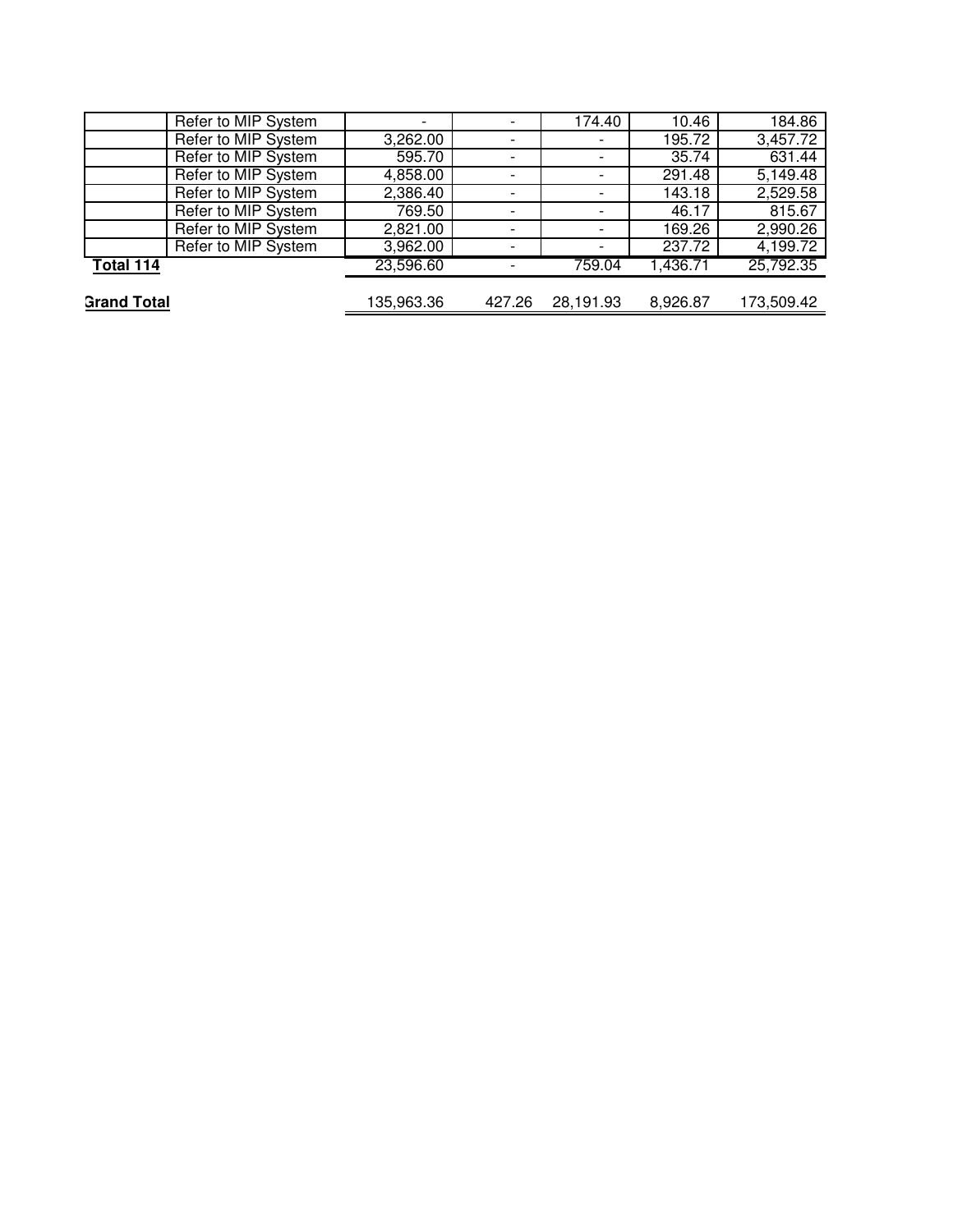## **College of Mcironesia-FSM Compact II Expenditures - Chuuk From October 01, 2007 to March 31, 2008**

| <b>Division</b>  | <b>Name</b>         | 8001                     | 8005                         | 8501                     | 8011      | Total      |
|------------------|---------------------|--------------------------|------------------------------|--------------------------|-----------|------------|
| $\overline{112}$ |                     |                          |                              |                          |           |            |
|                  | Refer to MIP System | 6,159.30                 |                              |                          | 369.56    | 6,528.86   |
|                  | Refer to MIP System | 18,313.82                | $\frac{1}{2}$                | $\overline{a}$           | 660.00    | 18,973.82  |
|                  | Refer to MIP System | 13,143.00                | $\blacksquare$               | ÷.                       | 660.00    | 13,803.00  |
|                  | Refer to MIP System | 5,772.00                 | $\blacksquare$               | 244.20                   | 360.97    | 6,377.17   |
|                  | Refer to MIP System |                          | $\blacksquare$               | 1,260.30                 | 57.83     | 1,318.13   |
|                  | Refer to MIP System | 10,636.34                | $\overline{\phantom{a}}$     |                          | 589.08    | 11,225.42  |
|                  | Refer to MIP System | 11,112.64                | 793.99                       |                          | 651.76    | 12,558.39  |
|                  | Refer to MIP System |                          |                              | 2,557.57                 | 153.44    | 2,711.01   |
|                  | Refer to MIP System | 13,832.00                | $\overline{\phantom{a}}$     | 1,395.51                 | 660.00    | 15,887.51  |
|                  | Refer to MIP System |                          |                              | 1,056.48                 | 63.39     | 1,119.87   |
|                  | Refer to MIP System |                          | $\qquad \qquad \blacksquare$ | 448.00                   | 26.88     | 474.88     |
|                  | Refer to MIP System |                          | $\qquad \qquad \blacksquare$ | 2,201.80                 | 132.08    | 2,333.88   |
|                  | Refer to MIP System | 4,506.00                 | $\overline{\phantom{0}}$     |                          | 270.36    | 4,776.36   |
|                  | Refer to MIP System |                          | $\frac{1}{2}$                | 6,653.59                 | 399.19    | 7,052.78   |
|                  | Refer to MIP System | $\overline{\phantom{0}}$ | $\overline{\phantom{a}}$     | 4,176.24                 | 250.56    | 4,426.80   |
|                  | Refer to MIP System | $\overline{\phantom{0}}$ | $\overline{\phantom{a}}$     | 1,866.58                 | 111.98    | 1,978.56   |
|                  | Refer to MIP System | 12,924.08                | $\overline{\phantom{a}}$     | 1,779.24                 | 660.00    | 15,363.32  |
|                  | Refer to MIP System | 4,095.00                 | $\overline{\phantom{a}}$     | $\overline{\phantom{0}}$ | 245.70    | 4,340.70   |
|                  | Refer to MIP System | 8,905.00                 | $\overline{\phantom{a}}$     |                          | 534.30    | 9,439.30   |
|                  | Refer to MIP System | 8,476.00                 | $\qquad \qquad \blacksquare$ | 744.74                   | 553.24    | 9,773.98   |
|                  | Refer to MIP System |                          | $\frac{1}{2}$                | 331.20                   | 19.87     | 351.07     |
|                  | Refer to MIP System |                          | $\frac{1}{2}$                | 2,527.50                 | 151.65    | 2,679.15   |
|                  | Refer to MIP System | 8,292.00                 |                              | 1,420.80                 | 582.76    | 10,295.56  |
|                  | Refer to MIP System | 10,636.34                | $\overline{a}$               | 1,970.24                 | 660.00    | 13,266.58  |
|                  | Refer to MIP System |                          | $\overline{\phantom{0}}$     | 349.60                   | 20.98     | 370.58     |
|                  | Refer to MIP System | 8,047.00                 | $\overline{\phantom{0}}$     | 674.70                   | 523.31    | 9,245.01   |
|                  | Refer to MIP System |                          | $\frac{1}{2}$                | 1,535.28                 | 92.10     | 1,627.38   |
|                  | Refer to MIP System | 4,007.25                 | $\overline{a}$               | 1,026.61                 | 302.03    | 5,335.89   |
|                  | Refer to MIP System |                          | $\blacksquare$               | 1,950.42                 | 126.50    | 2,076.92   |
|                  | Refer to MIP System | 17,160.60                | $\overline{\phantom{a}}$     | 1,029.48                 | 660.00    | 18,850.08  |
|                  | Refer to MIP System |                          | $\qquad \qquad \blacksquare$ | 631.02                   | 37.86     | 668.88     |
|                  | Refer to MIP System |                          | $\overline{572.12}$          | 1,173.20                 | 111.68    | 1,857.00   |
|                  | Refer to MIP System | $\qquad \qquad -$        |                              | 1,577.39                 | 94.64     | 1,672.03   |
|                  | Refer to MIP System | $\overline{\phantom{a}}$ | 203.17                       | 853.31                   | 63.39     | 1,119.87   |
|                  | Refer to MIP System | 6,464.40                 |                              |                          | 387.86    | 6,852.26   |
|                  | Refer to MIP System | 10,309.00                |                              | 1,782.63                 | 645.33    | 12,736.96  |
|                  | Refer to MIP System | $\blacksquare$           | $\frac{1}{2}$                | 8,461.60                 | 507.70    | 8,969.30   |
|                  | Refer to MIP System | 11,253.36                |                              | 2,047.04                 | 660.00    | 13,960.40  |
|                  | Refer to MIP System |                          |                              | 1,159.27                 | 69.55     | 1,228.82   |
|                  | Refer to MIP System | 8,905.00                 | $\blacksquare$               |                          | 534.30    | 9,439.30   |
|                  | Refer to MIP System | 7,890.26                 | $\overline{\phantom{0}}$     | $\overline{a}$           | 367.63    | 8,257.89   |
|                  | Refer to MIP System | $\overline{\phantom{a}}$ | $\overline{\phantom{a}}$     | 8,543.86                 | 512.62    | 9,056.48   |
|                  | Refer to MIP System | $\frac{1}{2}$            | $\overline{\phantom{0}}$     | 6,393.82                 | 383.61    | 6,777.43   |
| Total 112        |                     | 210,840.39               | 1,569.28                     | 69,823.22                | 14,925.69 | 297,158.58 |

## **114**

| Refer to MIP System | 3,536.00 | $\sim$                   | $\overline{\phantom{a}}$ | 212.16                   | 3.748.16 |
|---------------------|----------|--------------------------|--------------------------|--------------------------|----------|
| Refer to MIP System | 5,642.00 | $\sim$                   | $\overline{\phantom{0}}$ | 338.52                   | 5.980.52 |
| Refer to MIP System | ۰.       | $\overline{\phantom{0}}$ | 410.24                   | $\overline{\phantom{0}}$ | 410.24   |
| Refer to MIP System | ۰.       | $\overline{\phantom{0}}$ | .146.68                  | 68.79                    | 215.47.، |